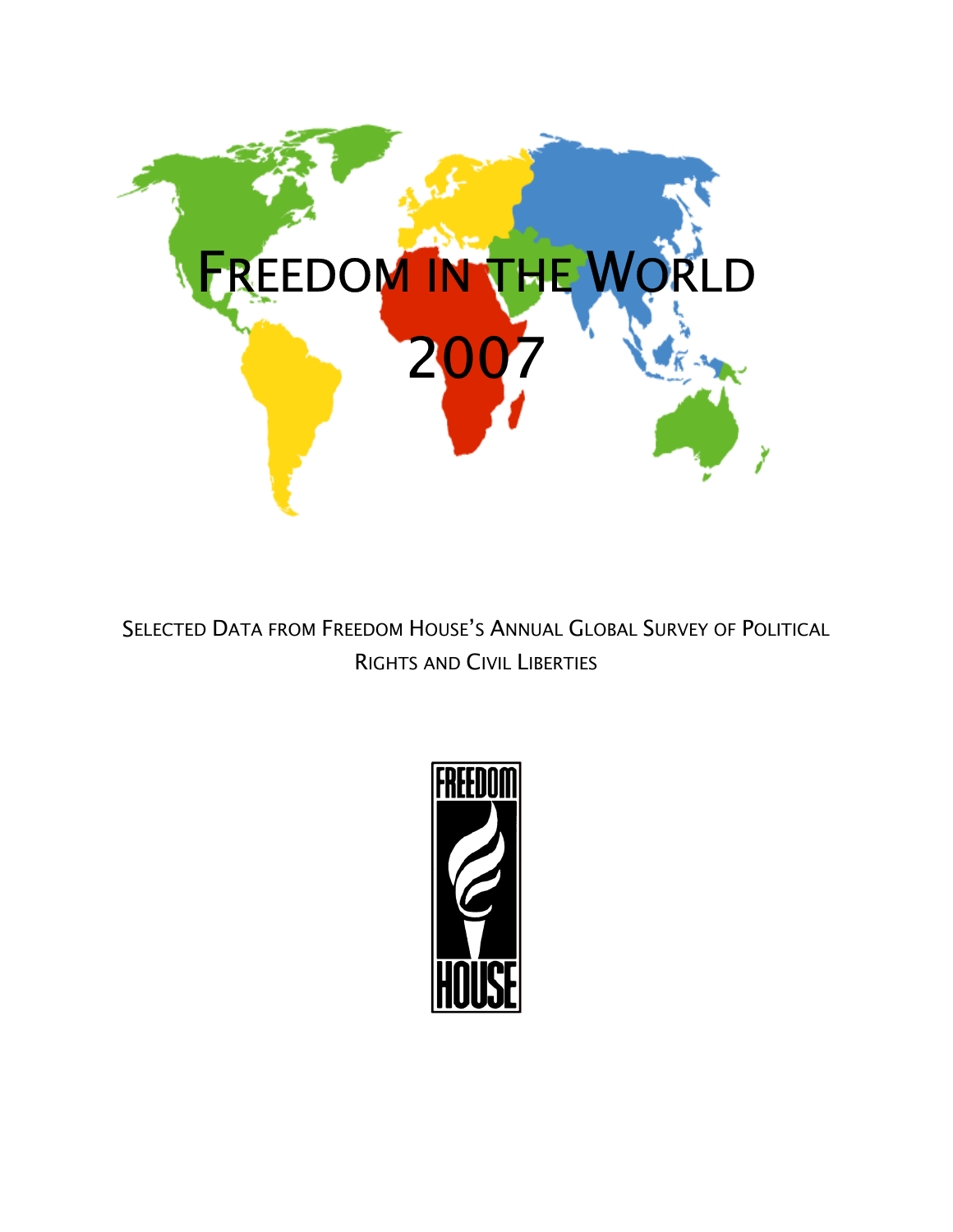### Freedom in the World

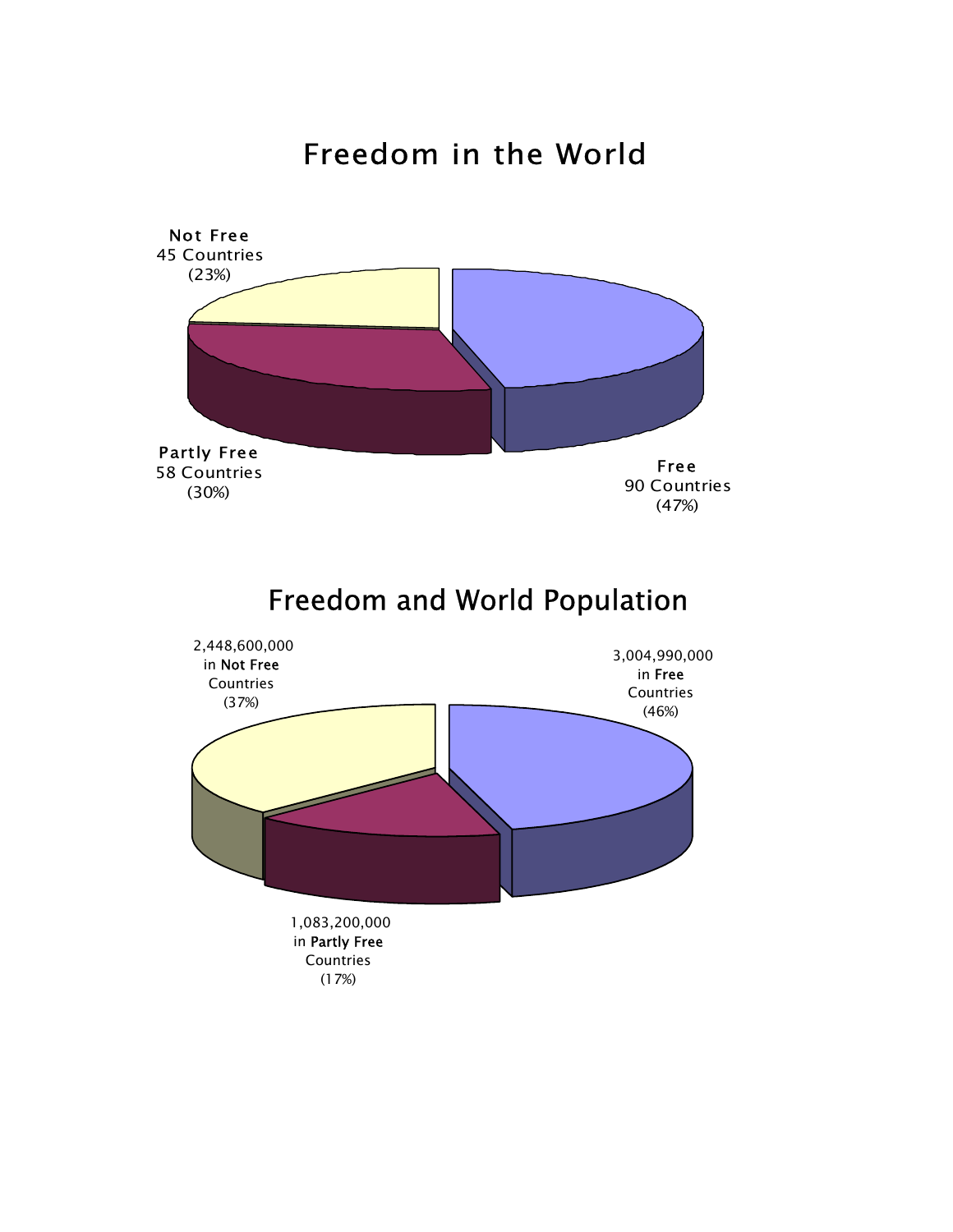## Global Trends in Freedom

| Year Under<br><b>Review</b> | Free<br><b>Countries</b> | <b>Partly Free</b><br><b>Countries</b> | <b>Not Free</b><br><b>Countries</b> |
|-----------------------------|--------------------------|----------------------------------------|-------------------------------------|
| 1976                        | 42 (26%)                 | 49 (31%)                               | 68 (43%)                            |
| 1986                        | 57 (34%)                 | 57 (34%)                               | 53 (32%)                            |
| 1996                        | 79 (41%)                 | 59 (31%)                               | 53 (28%)                            |
| 2006                        | 90 (47%)                 | 58 (30%)                               | 45 (23%)                            |

## Freedom by Region

Sub-Saharan Africa

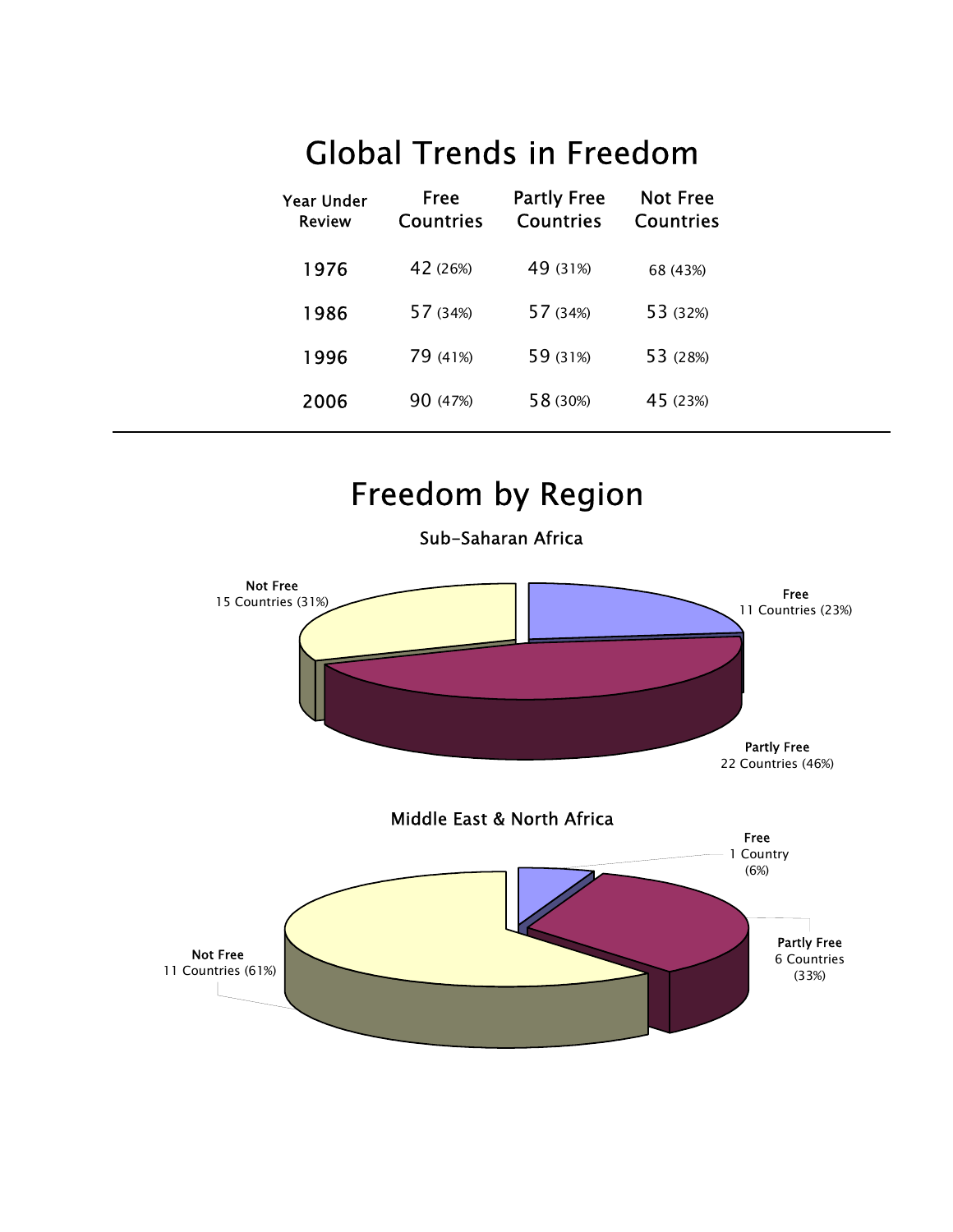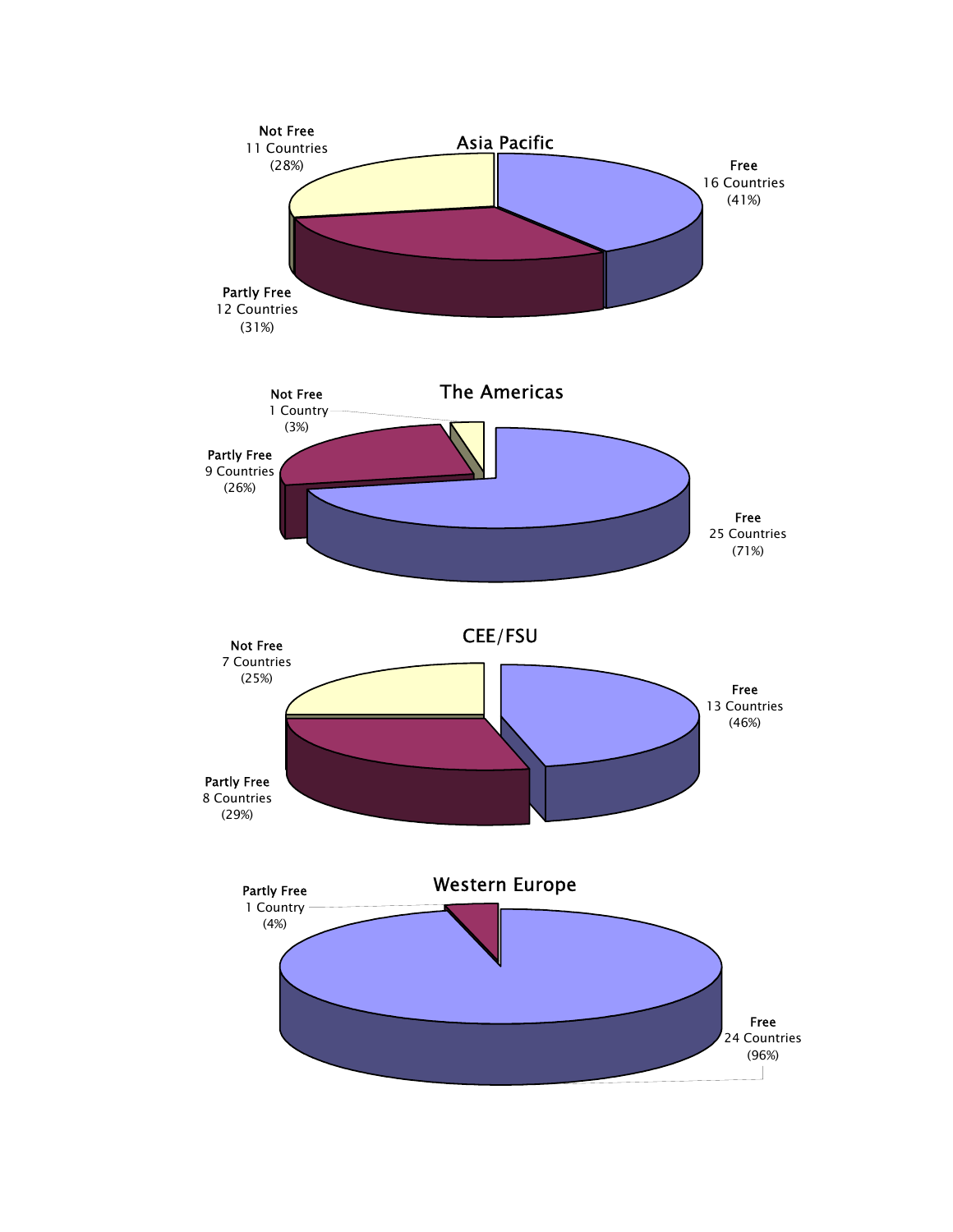## Tracking Electoral Democracy

#### Number of Electoral Democracies



Percentage of Electoral Democracies

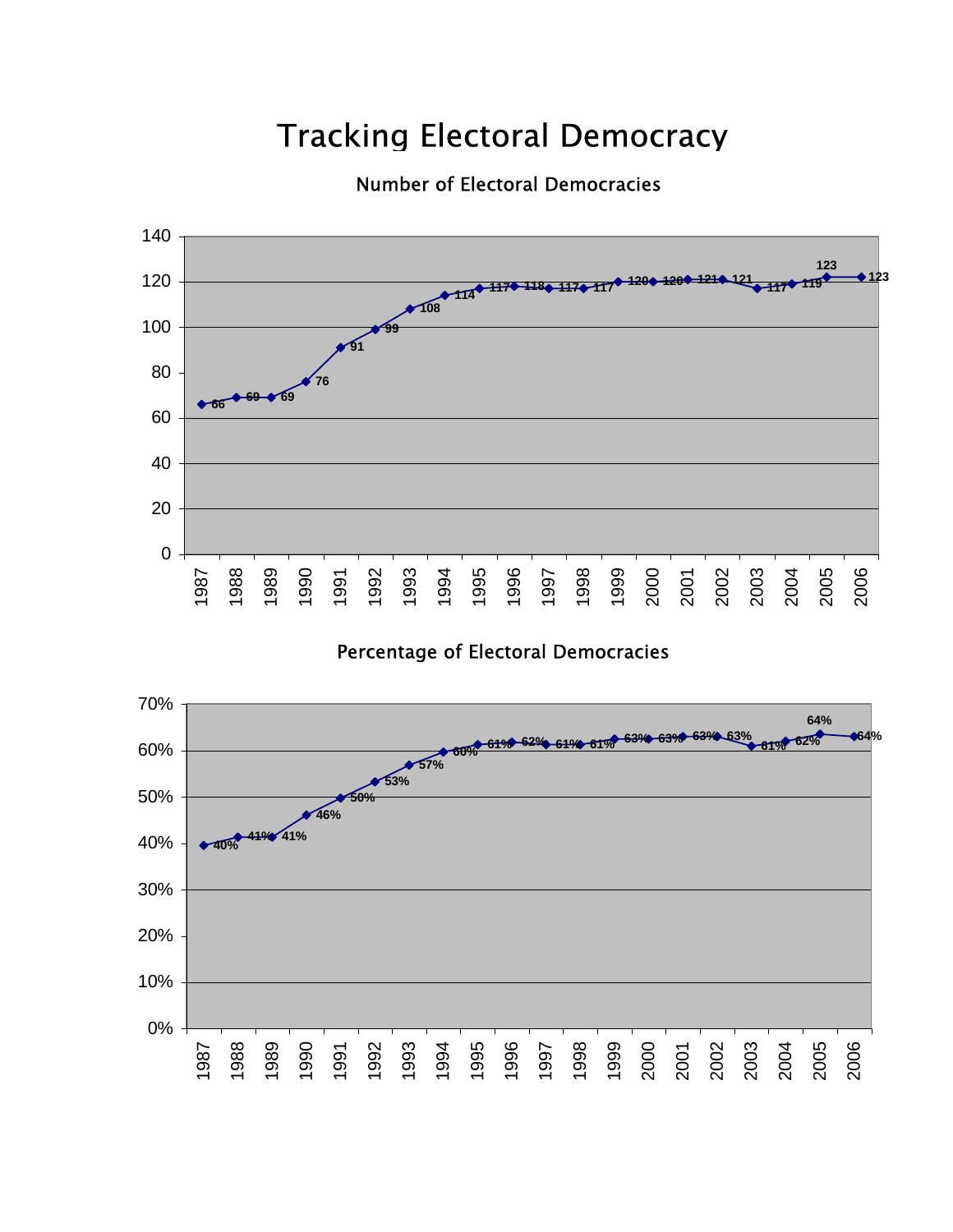# Table of Independent Countries: Comparative Measures of Freedom

| <b>Trend Arrow</b> | Country                   | <b>PR</b>              | <b>CL</b>               | <b>Freedom Rating</b> |
|--------------------|---------------------------|------------------------|-------------------------|-----------------------|
|                    | Afghanistan               | 5                      | 5                       | Partly Free           |
| $\uparrow$         | Albania*                  | 3                      | 3                       | Partly Free           |
|                    | Algeria                   | $\sqrt{6}$             | 5                       | Not Free              |
|                    | Andorra*                  | 1                      |                         | Free                  |
|                    | Angola                    | 6                      | 5                       | Not Free              |
|                    | Antigua and Barbuda*      | $\overline{2}$         | $\overline{2}$          | Free                  |
| $\downarrow$       | Argentina*                | $\overline{2}$         | $\overline{c}$          | Free                  |
|                    | Armenia                   | 5                      | 4                       | Partly Free           |
|                    | Australia*                |                        | 1                       | Free                  |
|                    | Austria*                  |                        |                         | Free                  |
| ↓                  | Azerbaijan                | 6                      | 5                       | Not Free              |
|                    | Bahamas*                  | 1                      | 1                       | Free                  |
| ↓                  | Bahrain                   | 5                      | 5                       | Partly Free           |
|                    | Bangladesh*               | 4                      | 4                       | Partly Free           |
|                    | Barbados*                 | 1                      | 1                       | Free                  |
|                    | <b>Belarus</b>            | $\overline{7}$         | 6                       | Not Free              |
|                    | Belgium*                  |                        | 1                       | Free                  |
|                    | Belize*                   | $\mathbf{1}$           | $\overline{c}$          | Free                  |
| $\uparrow$         | Benin*                    | $\overline{c}$         | $\overline{2}$          | Free                  |
|                    | Bhutan                    | $\sqrt{6}$             | 5                       | Not Free              |
|                    | Bolivia*                  | $\overline{3}$         | 3                       | Partly Free           |
|                    | Bosnia-Herzegovina        | $3 \triangle$          | 3                       | Partly Free           |
|                    | Botswana*                 | $\overline{c}$         | $\overline{2}$          | Free                  |
| ↓                  | Brazil*                   | $\overline{c}$         | $\overline{c}$          | Free                  |
|                    | Brunei                    | 6                      | 5                       | Not Free              |
|                    | Bulgaria*                 |                        | $\overline{c}$          | Free                  |
|                    | <b>Burkina Faso</b>       | 5                      | 3                       | Partly Free           |
| $\downarrow$       | <b>Burma</b>              | $\overline{7}$         | $\overline{7}$          | Not Free              |
|                    | Burundi*                  | $4 \blacktriangledown$ | 5                       | Partly Free           |
|                    | Cambodia                  | 6                      | 5                       | Not Free              |
|                    | Cameroon                  | 6                      | 6                       | Not Free              |
|                    | Canada*                   | 1                      | 1                       | Free                  |
|                    | Cape Verde*               | 1                      | 1                       | Free                  |
|                    | Central African Republic* | 5                      | $\overline{\mathbf{4}}$ | Partly Free           |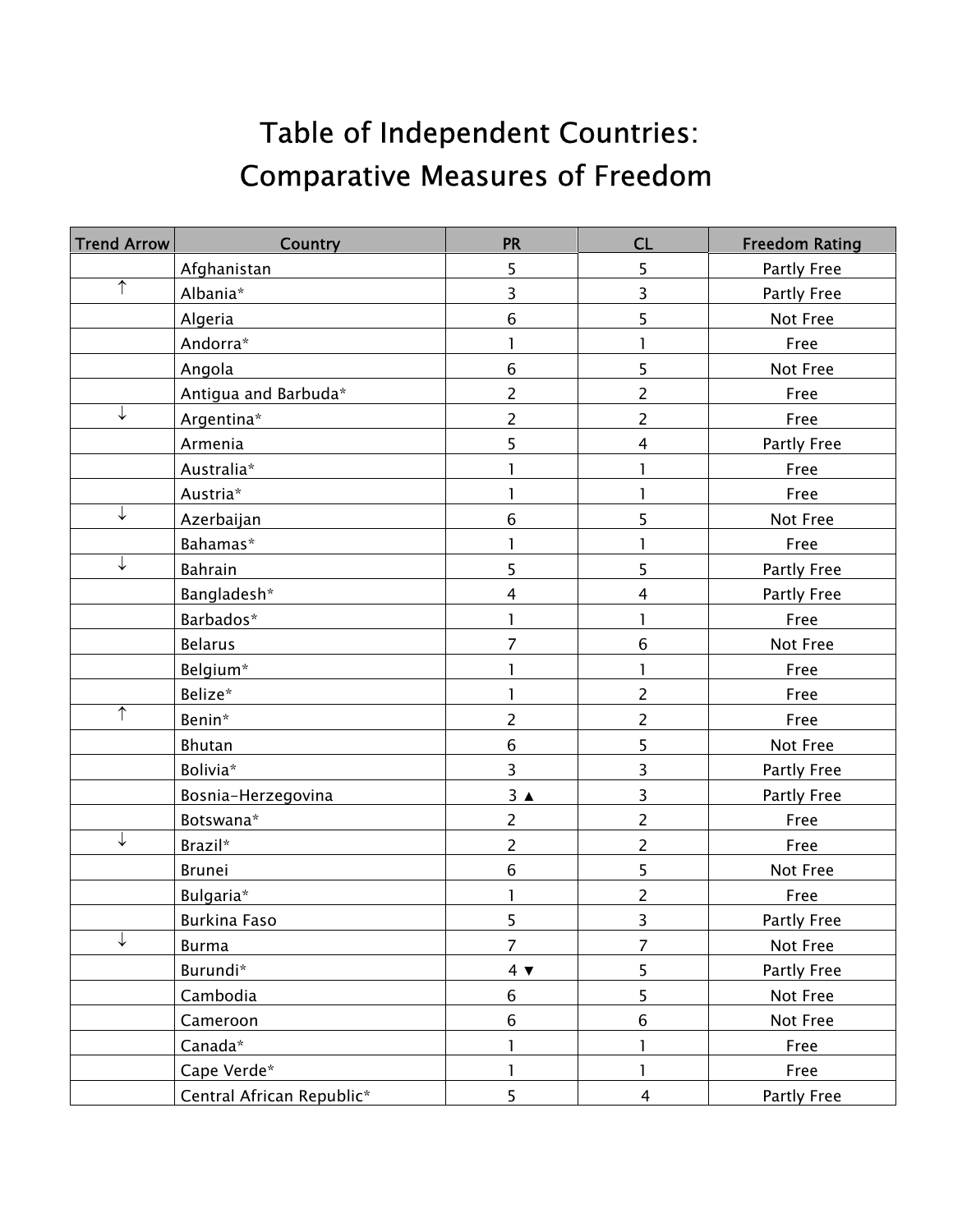| <b>Trend Arrow</b> | Country                  | <b>PR</b>              | CL                      | <b>Freedom Rating</b> |
|--------------------|--------------------------|------------------------|-------------------------|-----------------------|
|                    | Chad                     | 6                      | $6 \blacktriangledown$  | Not Free              |
|                    | Chile*                   | 1                      |                         | Free                  |
|                    | China                    | $\overline{7}$         | 6                       | Not Free              |
|                    | Colombia*                | $\overline{3}$         | 3                       | Partly Free           |
|                    | Comoros*                 | $3^{\circ}$            | $\overline{4}$          | Partly Free           |
|                    | Congo (Brazzaville)      | $6 \blacktriangledown$ | 5                       | Not Free              |
|                    | Congo (Kinshasa)         | 5 <sub>A</sub>         | 6                       | Not Free              |
|                    | Costa Rica*              | 1                      |                         | Free                  |
|                    | Cote d'Ivoire            | 7 <sub>v</sub>         | $\sqrt{6}$              | Not Free              |
| $\uparrow$         | Croatia*                 | $\overline{2}$         | $\overline{2}$          | Free                  |
|                    | Cuba                     | $\overline{7}$         | $\overline{7}$          | Not Free              |
|                    | Cyprus*                  | 1                      |                         | Free                  |
|                    | Czech Republic*          |                        |                         | Free                  |
|                    | Denmark*                 |                        |                         | Free                  |
|                    | Djibouti                 | 5                      | 5                       | Partly Free           |
|                    | Dominica*                |                        |                         | Free                  |
|                    | Dominican Republic*      | $\overline{2}$         | $\overline{2}$          | Free                  |
|                    | East Timor*              | 3                      | $4 \blacktriangledown$  | Partly Free           |
|                    | Ecuador*                 | 3                      | 3                       | Partly Free           |
| ↓                  | Egypt                    | $\sqrt{6}$             | 5                       | Not Free              |
|                    | El Salvador*             | $\overline{2}$         | 3                       | Free                  |
|                    | <b>Equatorial Guinea</b> | $\overline{7}$         | 6                       | Not Free              |
| ↓                  | Eritrea                  | $\overline{7}$         | $\sqrt{6}$              | Not Free              |
|                    | Estonia*                 | 1                      | 1                       | Free                  |
| $\downarrow$       | Ethiopia                 | 5                      | 5                       | Partly Free           |
|                    | Fiji                     | $6\blacktriangledown$  | $4\blacktriangledown$   | <b>Partly Free</b>    |
|                    | Finland*                 |                        |                         | Free                  |
|                    | France*                  |                        |                         | Free                  |
|                    | Gabon                    | $6\phantom{a}$         | $\overline{4}$          | Partly Free           |
| ↓                  | The Gambia               | 5                      | $\overline{\mathbf{4}}$ | Partly Free           |
|                    | Georgia*                 | 3                      | $\overline{3}$          | Partly Free           |
|                    | Germany*                 |                        | 1                       | Free                  |
|                    | Ghana*                   | $\mathbf{1}$           | $\overline{2}$          | Free                  |
|                    | Greece*                  | 1                      | $\overline{2}$          | Free                  |
|                    | Grenada*                 | 1                      | $\overline{c}$          | Free                  |
|                    | Guatemala*               | $3^{\circ}$            | $\overline{4}$          | Partly Free           |
|                    | Guinea                   | 6                      | 5                       | Not Free              |
|                    | Guinea-Bissau*           | $4 \blacktriangledown$ | $\overline{4}$          | Partly Free           |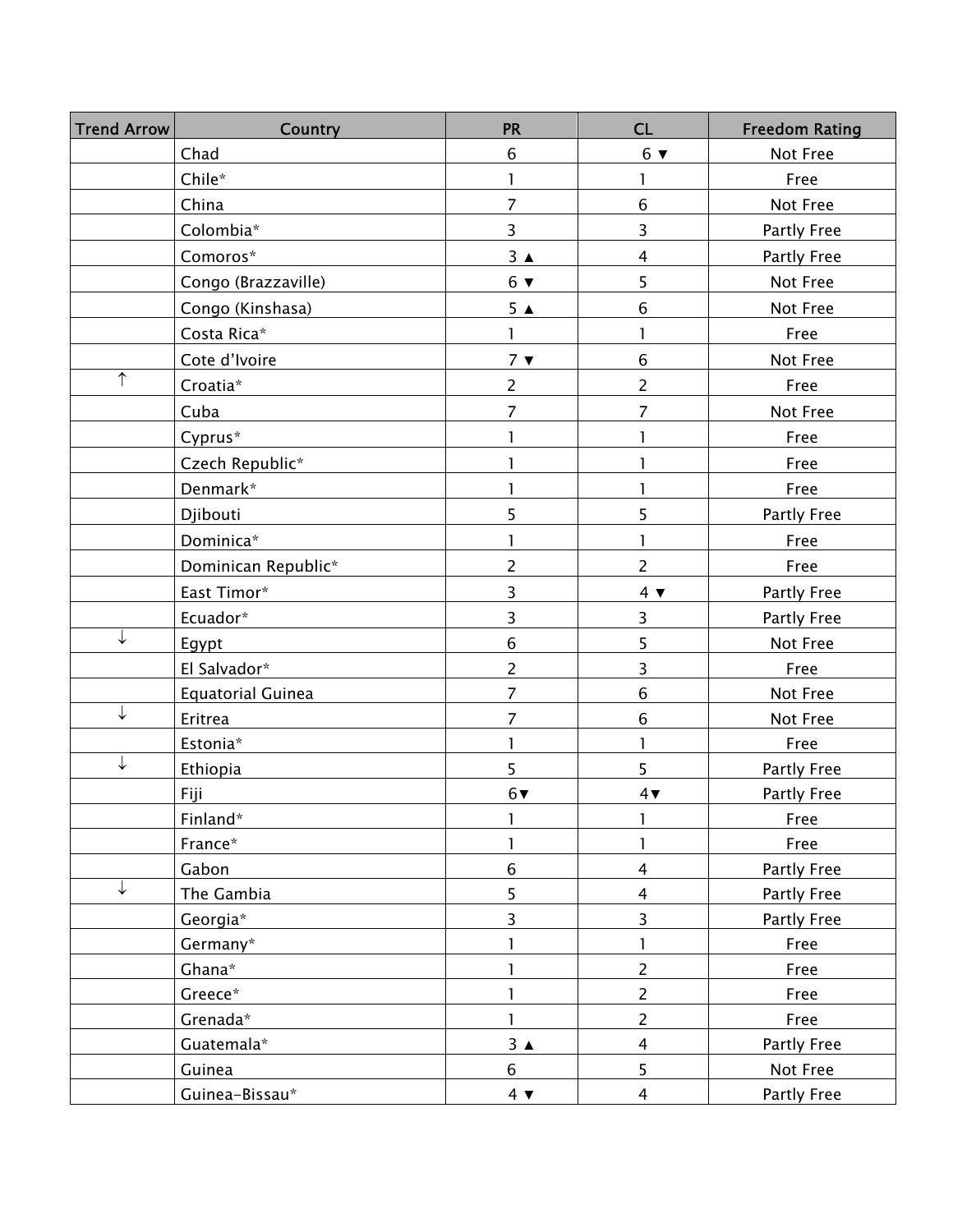| <b>Trend Arrow</b> | <b>Country</b>    | <b>PR</b>               | <b>CL</b>               | <b>Freedom Rating</b> |
|--------------------|-------------------|-------------------------|-------------------------|-----------------------|
|                    | Guyana*           | $2 \triangle$           | $\overline{3}$          | Free                  |
|                    | Haiti*            | $4 \triangle$           | 5 <sub>A</sub>          | Partly Free           |
|                    | Honduras*         | 3                       | 3                       | Partly Free           |
| ↓                  | Hungary*          | 1                       |                         | Free                  |
|                    | Iceland*          | 1                       | $\mathbf{1}$            | Free                  |
|                    | India*            | $\overline{c}$          | 3                       | Free                  |
|                    | Indonesia*        | $\overline{2}$          | 3                       | Free                  |
| ↓                  | Iran              | 6                       | $\,6\,$                 | Not Free              |
|                    | Iraq              | 6                       | $6 \blacktriangledown$  | Not Free              |
|                    | Ireland*          |                         | 1                       | Free                  |
|                    | Israel*           |                         | $\overline{2}$          | Free                  |
| $\uparrow$         | Italy*            |                         |                         | Free                  |
|                    | Jamaica*          | $\overline{2}$          | 3                       | Free                  |
|                    | Japan*            | 1                       | $\overline{2}$          | Free                  |
|                    | Jordan            | 5                       | $\overline{4}$          | Partly Free           |
|                    | Kazakhstan        | 6                       | 5                       | Not Free              |
| $\downarrow$       | Kenya*            | 3                       | $\overline{3}$          | Partly Free           |
|                    | Kiribati*         | 1                       | 1                       | Free                  |
|                    | Kuwait            | $\overline{\mathbf{4}}$ | $4 \triangle$           | Partly Free           |
| ↓                  | Kyrgyzstan        | 5                       | $\overline{\mathbf{4}}$ | Partly Free           |
|                    | Laos              | $\overline{7}$          | $\,6\,$                 | Not Free              |
|                    | Latvia*           | 1                       | 1                       | Free                  |
|                    | Lebanon           | 5                       | $\overline{\mathbf{4}}$ | Partly Free           |
|                    | Lesotho*          | $\overline{2}$          | 3                       | Free                  |
|                    | Liberia*          | $3 \triangle$           | 4                       | Partly Free           |
|                    | Libya             | $\overline{7}$          | $\overline{7}$          | Not Free              |
|                    | Liechtenstein*    | $\mathbf{1}$            | 1                       | <b>Free</b>           |
|                    | Lithuania*        |                         |                         | Free                  |
|                    | Luxembourg*       | 1                       | ı                       | Free                  |
|                    | Macedonia*        | $\overline{3}$          | 3                       | Partly Free           |
|                    | Madagascar*       | $4\sqrt{ }$             | $\overline{3}$          | Partly Free           |
|                    | Malawi*           | 4                       | $3^{\circ}$             | Partly Free           |
| ↓                  | Malaysia          | 4                       | 4                       | Partly Free           |
| $\uparrow$         | Maldives          | 6                       | 5                       | Not Free              |
|                    | Mali*             | $\overline{a}$          | $\overline{c}$          | Free                  |
|                    | Malta*            | 1                       |                         | Free                  |
|                    | Marshall Islands* | 1                       | 1                       | Free                  |
|                    | Mauritania        | 5 <sub>A</sub>          | 4                       | Partly Free           |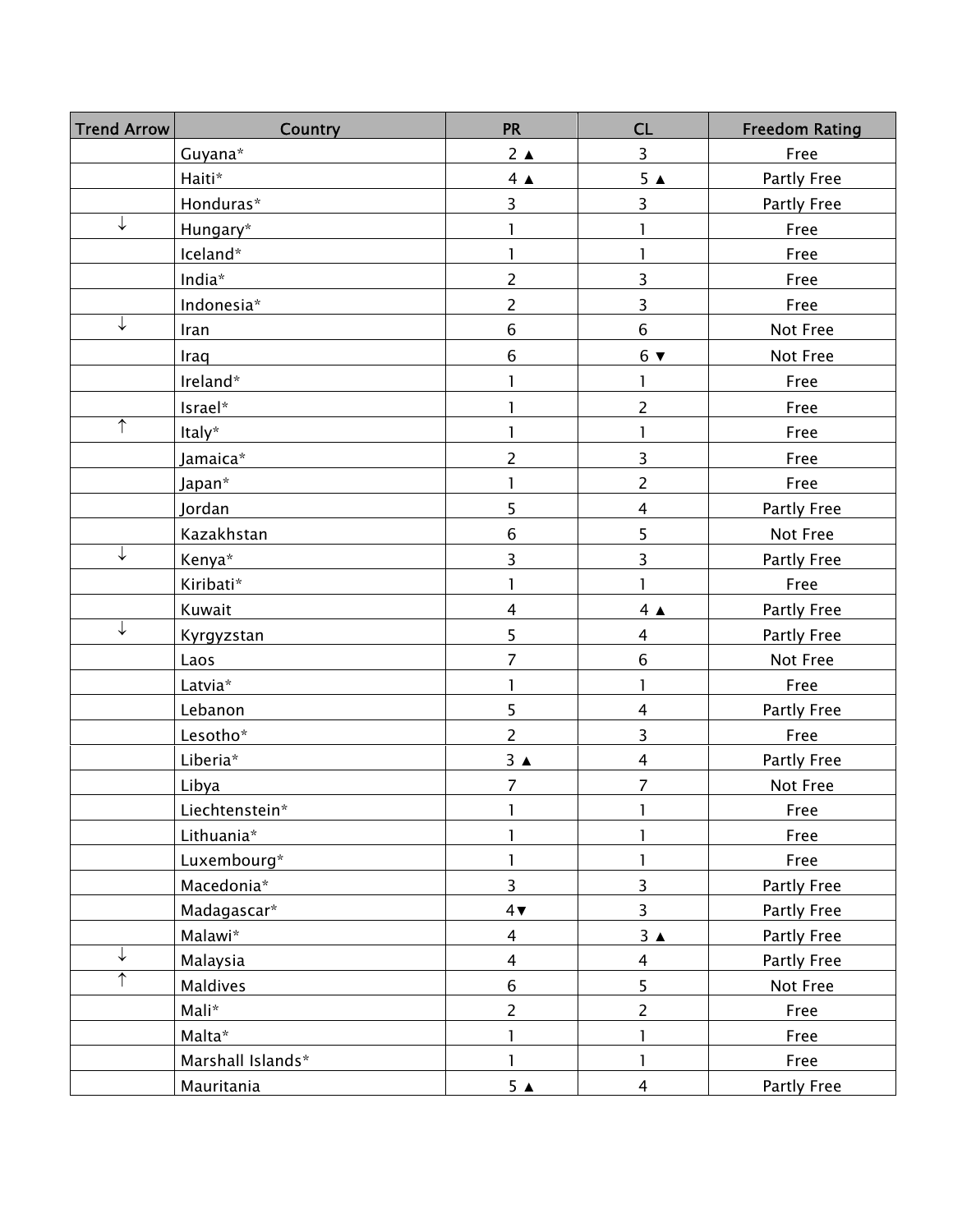| <b>Trend Arrow</b> | <b>Country</b>                    | <b>PR</b>      | CL                      | <b>Freedom Rating</b> |
|--------------------|-----------------------------------|----------------|-------------------------|-----------------------|
|                    | Mauritius*                        | 1              | $2 \blacktriangledown$  | Free                  |
|                    | Mexico*                           | 2              | $3 \blacktriangledown$  | Free                  |
|                    | Micronesia*                       | 1              | 1                       | Free                  |
|                    | Moldova*                          | 3              | $\overline{4}$          | Partly Free           |
|                    | Monaco*                           | $\overline{c}$ | $\mathbf{I}$            | Free                  |
|                    | Mongolia*                         | $\overline{2}$ | $\overline{c}$          | Free                  |
|                    | Montenegro*                       | 3              | 3                       | Partly Free           |
|                    | Morocco                           | 5              | $\overline{4}$          | Partly Free           |
|                    | Mozambique*                       | 3              | $\overline{4}$          | Partly Free           |
|                    | Namibia*                          | $\overline{2}$ | $\overline{c}$          | Free                  |
|                    | Nauru*                            | 1              | 1                       | Free                  |
|                    | Nepal                             | 5 <sub>A</sub> | $4 \triangle$           | Partly Free           |
|                    | Netherlands*                      |                | 1                       | Free                  |
|                    | New Zealand*                      |                | 1                       | Free                  |
|                    | Nicaragua*                        | 3              | 3                       | Partly Free           |
|                    | Niger*                            | 3              | 3                       | Partly Free           |
|                    | Nigeria                           | $\overline{4}$ | $\overline{\mathbf{4}}$ | Partly Free           |
|                    | North Korea                       | 7              | 7                       | Not Free              |
|                    | Norway*                           | 1              | 1                       | Free                  |
|                    | Oman                              | $\,$ 6 $\,$    | 5                       | Not Free              |
|                    | Pakistan                          | $\,$ 6         | 5                       | Not Free              |
|                    | Palau*                            |                | $\mathbf{I}$            | Free                  |
|                    | Panama*                           |                | $\overline{c}$          | Free                  |
|                    | Papua New Guinea*                 | 3              | 3                       | Partly Free           |
|                    | Paraguay*                         | 3              | 3                       | Partly Free           |
|                    | Peru*                             | $\overline{2}$ | 3                       | Free                  |
|                    | Philippines*                      | 3              | 3                       | Partly Free           |
|                    | Poland*                           |                | 1                       | Free                  |
|                    | Portugal*                         | 1              | 1                       | Free                  |
|                    | Qatar                             | 6              | 5                       | Not Free              |
| $\uparrow$         | Romania*                          | $\overline{2}$ | $\overline{c}$          | Free                  |
|                    | Russia                            | $\sqrt{6}$     | 5                       | Not Free              |
|                    | Rwanda                            | 6              | 5                       | Not Free              |
|                    | Saint Kitts and Nevis*            |                | 1                       | Free                  |
|                    | Saint Lucia*                      | 1              | 1                       | Free                  |
|                    | Saint Vincent and the Grenadines* | $\overline{2}$ | 1                       | Free                  |
|                    | Samoa*                            | $\overline{2}$ | $\overline{2}$          | Free                  |
|                    | San Marino*                       |                | 1                       | Free                  |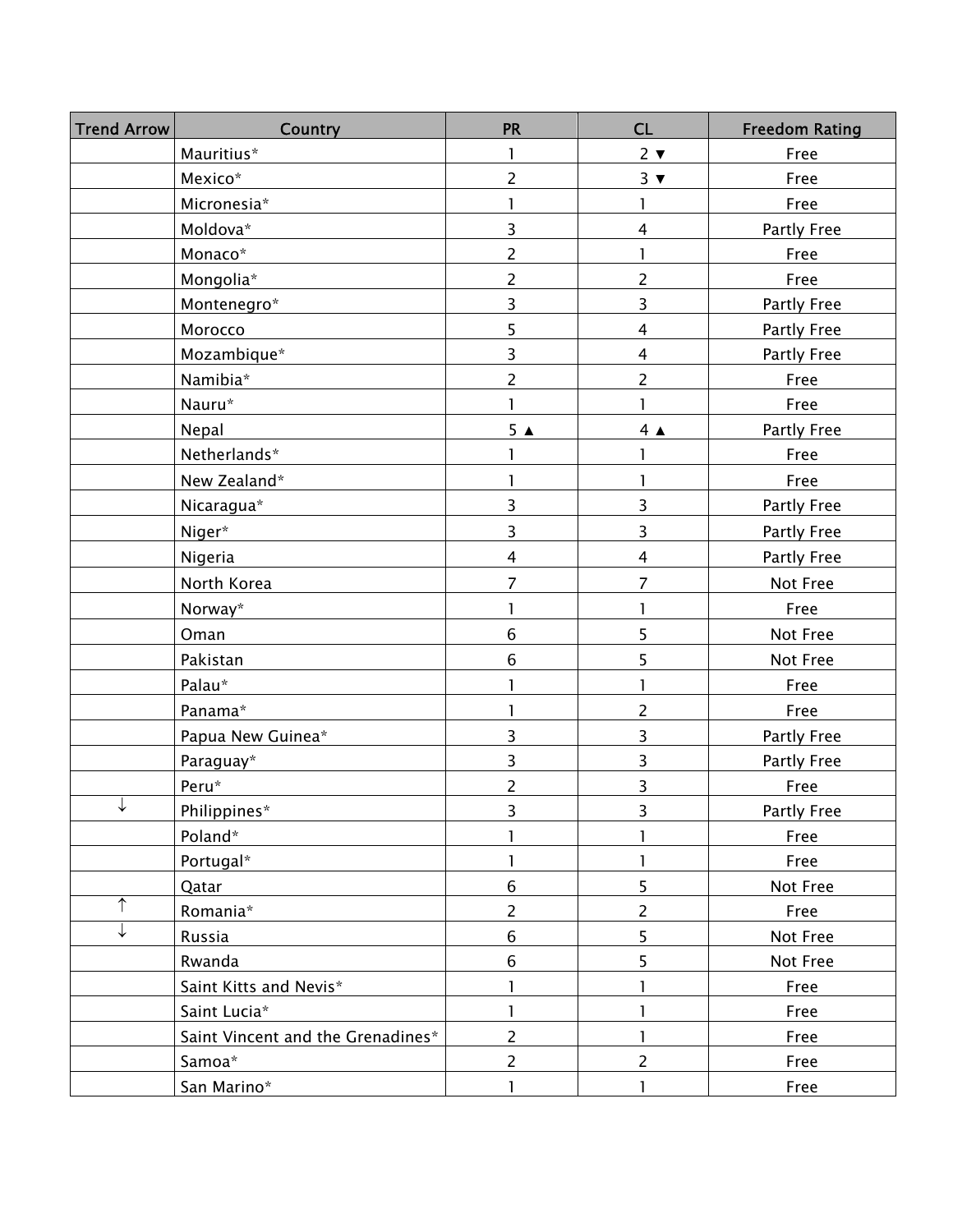| <b>Trend Arrow</b> | Country                | <b>PR</b>               | <b>CL</b>               | <b>Freedom Rating</b> |
|--------------------|------------------------|-------------------------|-------------------------|-----------------------|
|                    | Sao Tome and Principe* | $\overline{2}$          | $\overline{c}$          | Free                  |
|                    | Saudi Arabia           | $\overline{7}$          | 6                       | Not Free              |
|                    | Senegal*               | $\overline{2}$          | 3                       | Free                  |
|                    | Serbia*                | 3                       | $\overline{2}$          | Free                  |
| ↓                  | Seychelles*            | 3                       | 3                       | Partly Free           |
|                    | Sierra Leone*          | $\overline{\mathbf{4}}$ | 3                       | Partly Free           |
|                    | Singapore              | 5                       | 4                       | Partly Free           |
|                    | Slovakia*              |                         | 1                       | Free                  |
|                    | Slovenia*              | 1.                      | 1                       | Free                  |
|                    | Solomon Islands        | $4 \blacktriangledown$  | $\overline{3}$          | Partly Free           |
|                    | Somalia                | 7 <sub>7</sub>          | $\overline{7}$          | Not Free              |
|                    | South Africa*          | $2 \blacktriangledown$  | $\overline{2}$          | Free                  |
|                    | South Korea*           | L                       | $\overline{2}$          | Free                  |
|                    | Spain*                 | 1                       | 1                       | Free                  |
|                    | Sri Lanka*             | $4 \blacktriangledown$  | $4 \blacktriangledown$  | Partly Free           |
|                    | Sudan                  | $\overline{7}$          | $\overline{7}$          | Not Free              |
|                    | Suriname*              | $\overline{2}$          | $\overline{2}$          | Free                  |
|                    | Swaziland              | $\overline{7}$          | 5                       | Not Free              |
|                    | Sweden*                | 1.                      | 1                       | Free                  |
|                    | Switzerland*           | 1                       |                         | Free                  |
|                    | Syria                  | $\overline{7}$          | 6 ▲                     | Not Free              |
|                    | Taiwan*                | $2 \blacktriangledown$  | 1                       | Free                  |
|                    | Tajikistan             | 6                       | 5                       | Not Free              |
|                    | Tanzania               | $\overline{\mathbf{4}}$ | $\overline{3}$          | Partly Free           |
|                    | Thailand               | 7 <sub>v</sub>          | $4 \blacktriangledown$  | Not Free              |
|                    | Togo                   | 6                       | 5                       | Not Free              |
|                    | Tonga                  | 5                       | 3                       | Partly Free           |
|                    | Trinidad and Tobago*   | $2^{\triangle}$         | $\overline{2}$          | Free                  |
|                    | Tunisia                | 6                       | 5                       | Not Free              |
|                    | Turkey*                | 3                       | $\overline{3}$          | Partly Free           |
|                    | Turkmenistan           | $\overline{7}$          | $\overline{7}$          | Not Free              |
|                    | Tuvalu*                |                         |                         | Free                  |
|                    | Uganda                 | 5                       | $\overline{\mathbf{4}}$ | Partly Free           |
|                    | Ukraine*               | 3                       | $\overline{2}$          | Free                  |
|                    | United Arab Emirates   | 6                       | 5 <sub>A</sub>          | Not Free              |
|                    | United Kingdom*        | 1.                      |                         | Free                  |
|                    | United States*         |                         |                         | Free                  |
|                    | Uruguay*               |                         | 1                       | Free                  |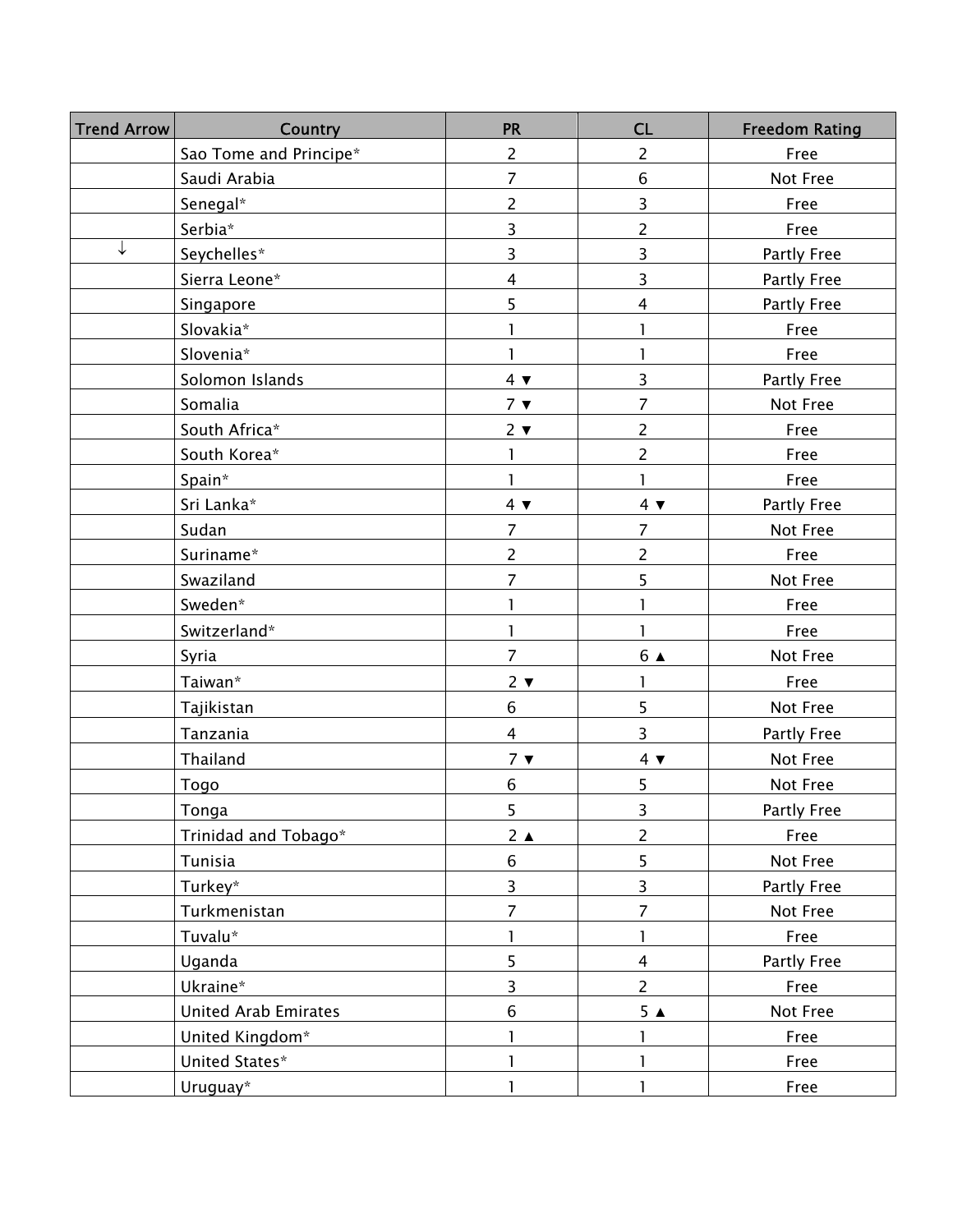| <b>Trend Arrow</b> | Country    | <b>PR</b> | <b>CL</b> | <b>Freedom Rating</b> |
|--------------------|------------|-----------|-----------|-----------------------|
|                    | Uzbekistan |           |           | Not Free              |
|                    | Vanuatu*   |           |           | Free                  |
|                    | Venezuela* |           |           | Partly Free           |
|                    | Vietnam    |           |           | Not Free              |
|                    | Yemen      |           |           | Partly Free           |
|                    | Zambia*    | 3 ⊿       |           | Partly Free           |
|                    | Zimbabwe   |           | b         | Not Free              |

PR and CL stand for Political Rights and Civil Liberties, respectively; 1 represents the most free and 7 the least free rating. The ratings reflect an overall judgment based on survey results.

▲ ▼ up or down indicates a change in Political Rights or Civil Liberties since the last survey.

 $\uparrow \downarrow$  up or down indicates a trend arrow.

\*indicates a country's status as an electoral democracy.

**NOTE:** The ratings reflect global events from December 1, 2005, through December 31, 2006.